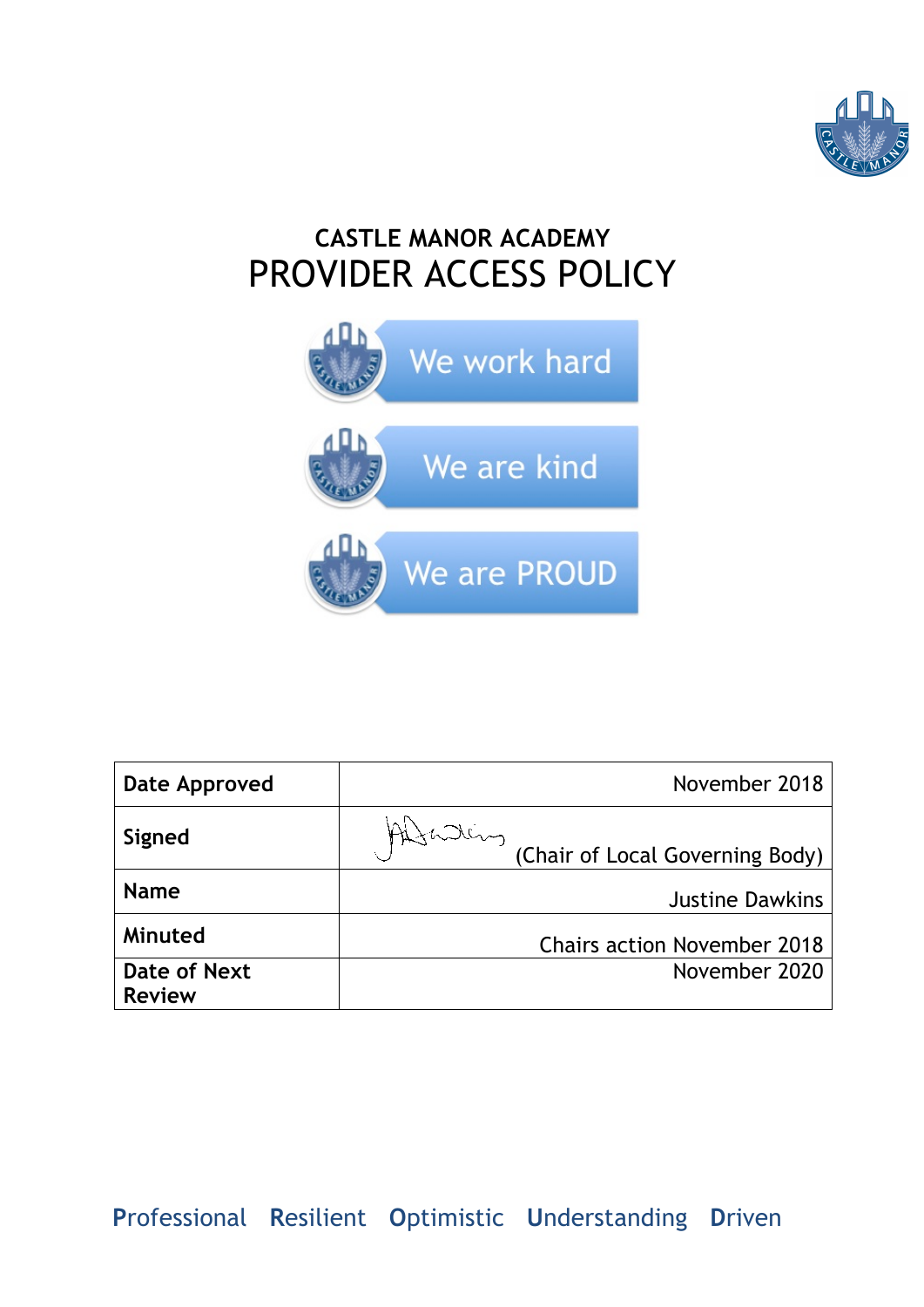# **Introduction**

This policy statement sets out the school's arrangements for managing the access of providers to pupils at the school for the purpose of giving them information about the provider's education or training offer. This complies with the school's legal obligations under Section 42B of the Education Act 1997.

## **Pupil Entitlement**

All pupils in years 7 -11 are entitled to

- · find out about technical education qualifications and apprenticeships opportunities, as part of a careers programme which provides information on the full range of education and training options available at each transition point;
- hear from a range of local providers about the opportunities they offer, including technical education and apprenticeships – through options events, assemblies and group discussions and taster events;
- $\cdot$  understand how to make applications for the full range of academic and technical courses.

## **Management of provider access requests**

If an education provider, employer or parent wishes to request access to deliver employability or career presentations, including workshops, please contact:

Dan Course, Pathways Manager dcourse@castlemanor.org.uk 01440 705501

## **Opportunities for access**

A number of events, integrated into the school careers programme, will offer providers an opportunity to come into school to speak to pupils and/or their parents/carers.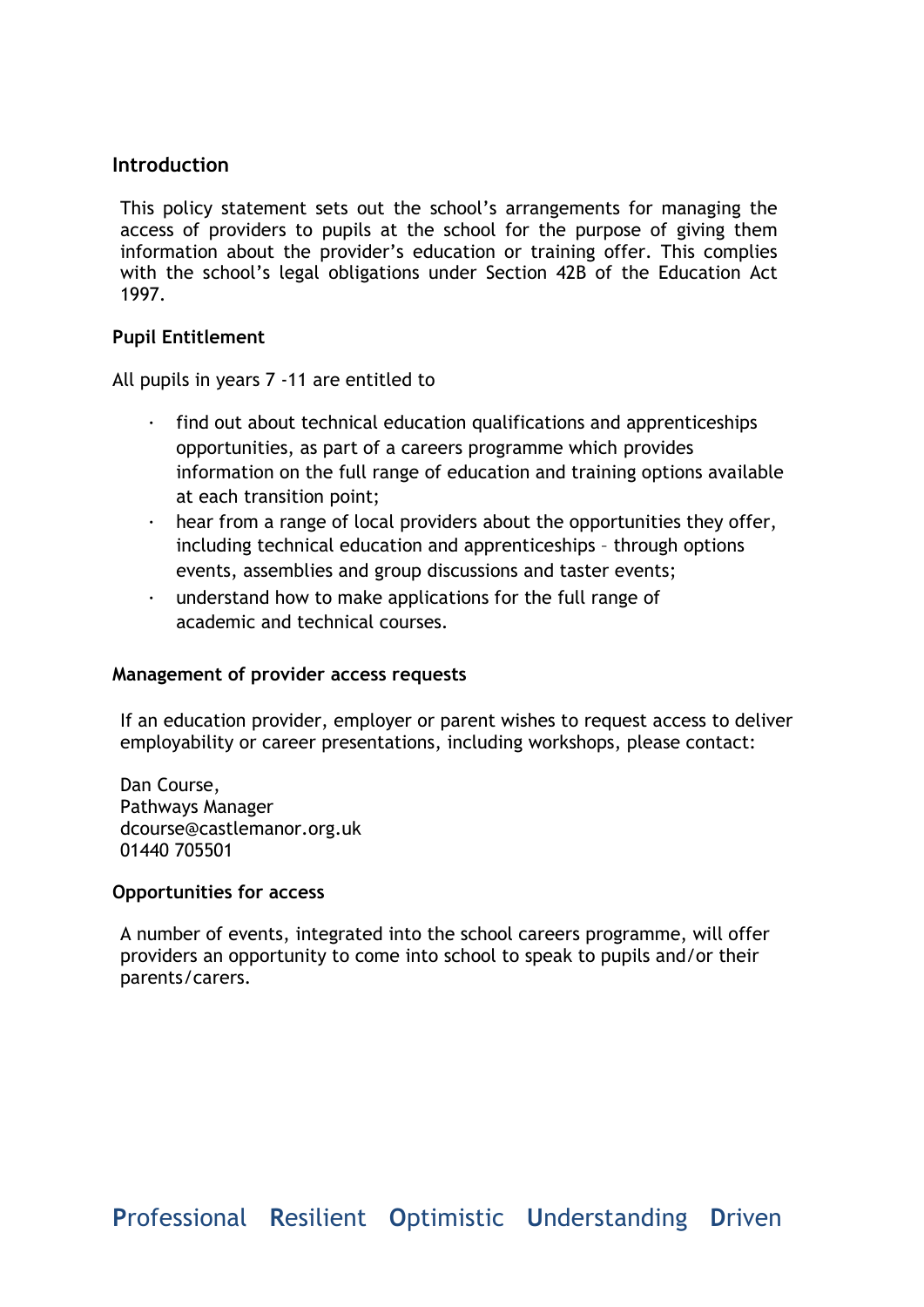|              | Autumn Term                                                                                                                                                                                   | <b>Spring Term</b>                                                                                                             | <b>Summer Term</b>                                                                                                            | Ongoing                                                                                                                                                                                |
|--------------|-----------------------------------------------------------------------------------------------------------------------------------------------------------------------------------------------|--------------------------------------------------------------------------------------------------------------------------------|-------------------------------------------------------------------------------------------------------------------------------|----------------------------------------------------------------------------------------------------------------------------------------------------------------------------------------|
| Year 7 and 8 | Life Skills - Work<br>and later life<br>preparation<br>assemblies<br>Event for<br>Technical<br>Colleges<br><b>Careers Fair</b><br>(Education focus)                                           | Life Skills - Work<br>and later life<br>preparation<br>assemblies<br><b>Careers Fair</b><br>(Apprenticeship /<br>Career focus) | Life Skills - Work<br>and later life<br>preparation<br>assemblies<br><b>HE Awareness</b><br>Evening                           | <b>Career Talk</b><br>schedule:<br>Feb - Sciences<br>Mar - Arts<br>Apr - English<br>Jun - Technology<br>July - Maths<br>Oct - Languages<br>Nov - Sport /<br>Health<br>Dec - Humanities |
|              | Autumn Term                                                                                                                                                                                   | <b>Spring Term</b>                                                                                                             | <b>Summer Term</b>                                                                                                            | Ongoing                                                                                                                                                                                |
| Year 9       | Life Skills - Work<br>and later life<br>preparation<br>assemblies<br>Event for                                                                                                                | Life Skills - Work<br>and later life<br>preparation<br>assemblies                                                              | Life Skills - Work<br>and later life<br>preparation<br>assemblies<br><b>HE Presentation</b><br><b>HE Awareness</b><br>Evening | <b>Career Talk</b><br>schedule:<br>Feb - Sciences<br>Mar - Arts<br>Apr - English<br>Jun - Technology<br>July - Maths<br>Oct - Languages<br>Nov - Sport /<br>Health<br>Dec - Humanities |
|              | Technical<br>Colleges<br><b>Careers Fair</b><br>(Education focus)<br><b>HE Presentation</b>                                                                                                   | <b>Careers Fair</b><br>(Apprenticeship /<br>Career focus)<br>Key Stage 4<br>Options                                            |                                                                                                                               |                                                                                                                                                                                        |
| Year 10      | Life Skills - Work<br>and later life<br>preparation<br>assemblies                                                                                                                             | Life Skills - Work<br>and later life<br>preparation<br>assemblies                                                              | Life Skills - Work<br>and later life<br>preparation<br>assemblies                                                             | <b>Career Talk</b><br>schedule:<br>Feb - Sciences<br>Mar - Arts<br>Apr - English<br>Jun - Technology                                                                                   |
|              | <b>Careers Fair</b><br>(Education focus)<br>Post-16 Options<br>Evening                                                                                                                        | <b>Careers Fair</b><br>(Apprenticeship /<br>Career focus)<br><b>HE Presentation</b>                                            | Post-16<br>Presentations<br><b>HE Awareness</b><br>Evening                                                                    | July - Maths<br>Oct - Languages<br>Nov - Sport /<br>Health<br>Dec - Humanities                                                                                                         |
| Year 11      | Life Skills - Work<br>and later life<br>preparation<br>Event for<br>Technical<br>Colleges<br><b>Careers Fair</b><br>(Education focus)<br>Post-16 Options<br>Evening<br><b>HE Presentation</b> | Life Skills - Work<br>and later life<br>preparation<br>assemblies<br><b>Careers Fair</b><br>(Apprenticeship /<br>Career focus) |                                                                                                                               | Career Talk<br>schedule:<br>Feb - Sciences<br>Mar - Arts<br>Apr - English<br>Jun - Technology<br>July - Maths<br>Oct - Languages<br>Nov - Sport /<br>Health<br>Dec - Humanities        |

Please speak to Dan Course (Pathways Manager) to identify the most suitable opportunity for you.

## **Premises and facilities**

The academy will make the main hall, drama studio, PLC, classrooms or private meeting rooms available for discussions between the provider and students, as

**P**rofessional **R**esilient **O**ptimistic **U**nderstanding **D**riven